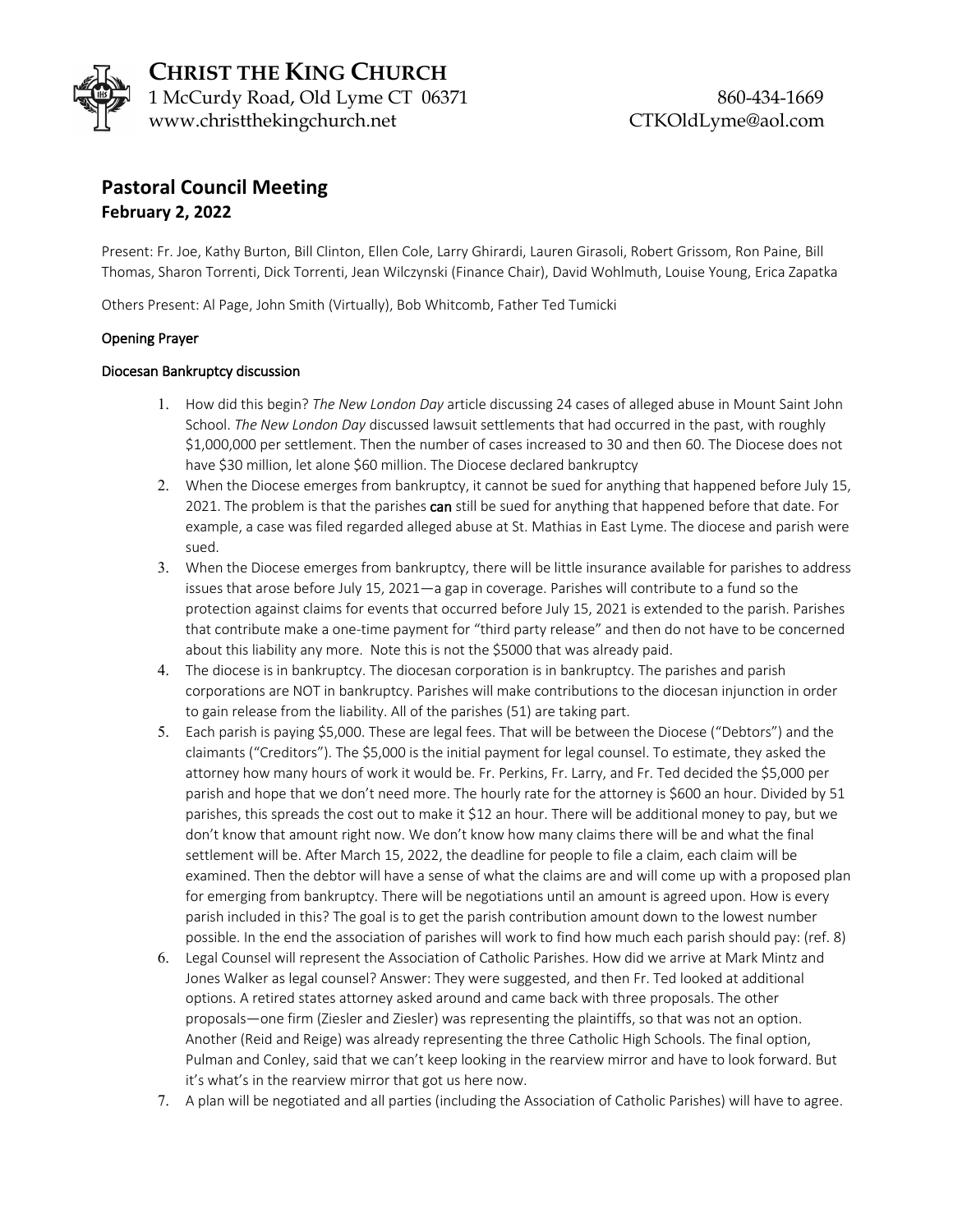- 8. One large amount will be given to the association of parishes and then the association will determine what each of the 51 parishes' contributions will be.
	- i. We could look at the total ordinary income of the parish
	- ii. We could look at the weekly collections
	- iii. We could look at some other criteria that the parishes come up with.
	- iv. Everyone has to agree on what is fair and what is not. There will be some negotiations and give and take over the course of several meetings.
	- v. When there is a proposed amount for the parishes to contribute, we need all 51 to agree on the final amount.
	- vi. There are some smaller negotiations to make. For example, should there be a minimum amount that each parish contributes? Should other diocesan ministries that aren't parishes contribute, like St. Vincent de Paul, Catholic Charities, etc.? Another is if there's one parish holding out for a certain amount, at what point is that unreasonable?
	- vii. Negotiations will also address concerns if a given parish cannot pay the amount. Parishes can loan each other money and then it will be paid back over a longer span of time. Some parishes with more can give an outright gift. Some parishes have money on loan to the diocese and they want their money back. That parish might take a smaller amount back from the diocese as a settlement.
	- viii. We're not sure if each parish would have to pay at once or over a period of time. It's left up to each parish to decide how to pay the amount. In an ideal world they want parishes to take it out of savings, stocks, take out a loan, etc. But will some parishes ask parishioners to contribute? Could be. We should not rush out and fundraise yet.
- 9. For a timeline, we don't have a straight answer.
	- i. March 15, 2022 is only set deadline
	- ii. Debtor proposes a plan (we don't know how long this will take : best guess a couple of months)
	- iii. Negotiations (we don't know how long this will take: best guess is a few more months
	- iv. Approving the final amount. The diocese contributes, the insurance contributes, etc. and then the parishes are expected to contribute. When it comes to voting, each parish gets a say.
- 10. What happens when there's a parish merger? All the assets and liabilities of all the parishes are merged. For example, there was a known case in Pomfret and that parish merged with St. Stephens. Is it fair that a parish take on that debt? A few at Presbyteral Council were concerned about these questions before merging.
- 11. The Association of Catholic Parishes is not a new diocese. The association is just for the bankruptcy. It's a loose organization, not a corporation. It's not an LLC. The Association protects each parish because each parish corporation will have the protection as part of the settlement ( ref 2.). Each parish is already a separate corporation.
- 12. Catholic Mutual provides insurance to the diocese. What happens if Catholic Mutual goes bankrupt? They have a cap of how much they pay to the diocese / parishes per year. Catholic Mutual insures us against other liabilities (like slip and fall). If there are ANY claims from before that date, we would be exempt. For claims happening after July 15, 2022, we would proceed with more normalcy. The diocese does NOT have the funds they used to. We WOULD still have the insurance coverage. The parish may have to pay more of the deductible. Additionally the parish will have to pay legal fees and other amounts that the diocese usually paid in the past.
- 13. Question: What is the liability of the individual abuser? Answer: They can be held criminally liable and can be sued in a civil case. They can be sued as individuals, but often the suit is against the corporation / employer because it brings more money. The statute of limitations varies depending on the school (private schools can be held liable until the victim is 51, but it's 24 for public schools)
- 14. When it comes to abuse, there are the cases you know about, the cases you think you know about, and the cases that you don't know about because they haven't come forward yet. Are there parishes in the diocese that as near as we can tell, didn't have any of the credibly accused clergy?